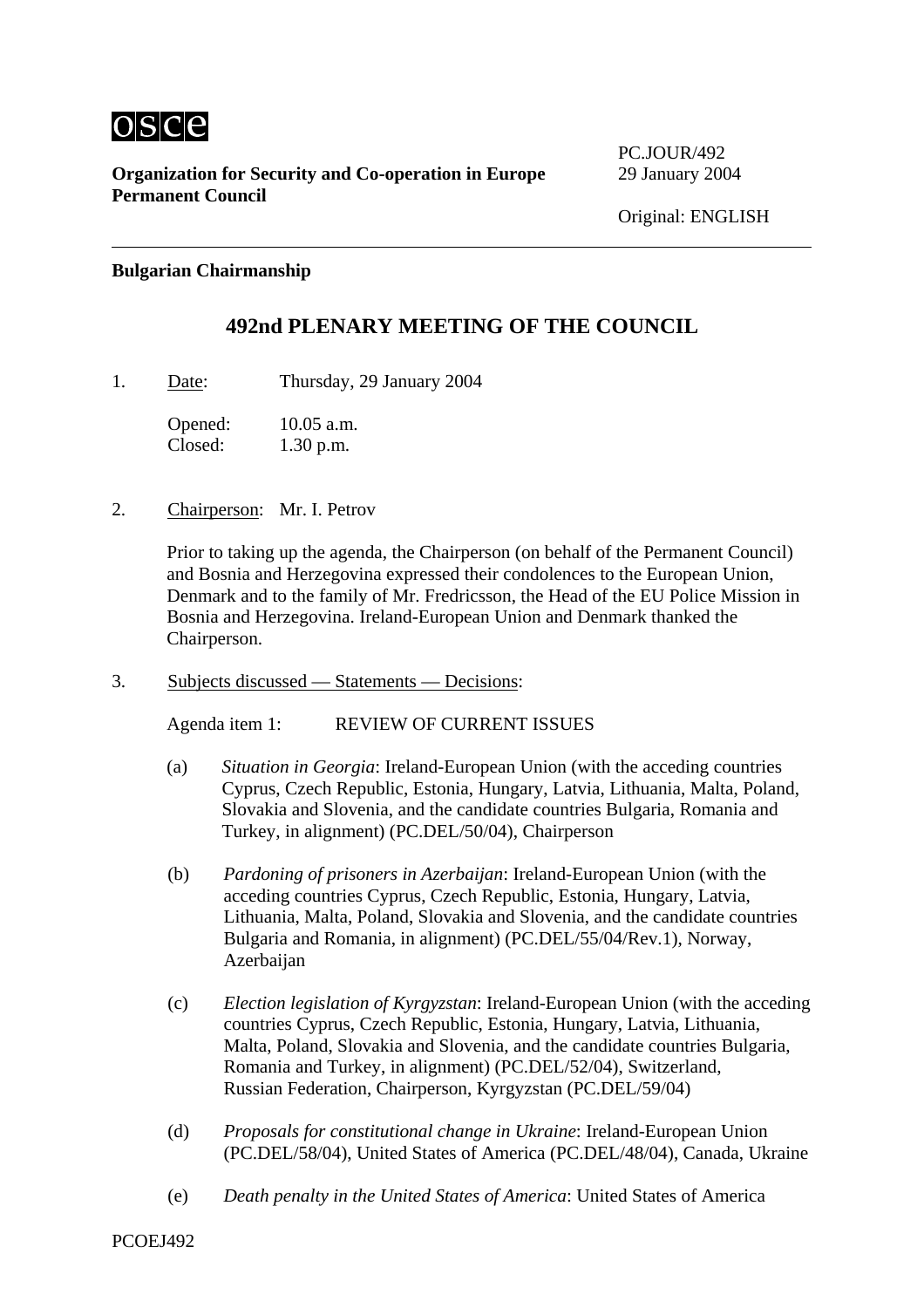(f) *Minority situation in Latvia*: Russian Federation (PC.DEL/44/04 Restr.), Latvia (PC.DEL/61/04), Canada, Chairperson

Agenda item 2: REPORT BY THE DIRECTOR OF THE OFFICE FOR DEMOCRATIC INSITUTIONS AND HUMAN RIGHTS

Director of the Office for Democratic Institutions and Human Rights (ODIHR.GAL/6/04), Ireland-European Union (with the acceding countries Cyprus, Czech Republic, Estonia, Hungary, Latvia, Lithuania, Malta, Poland, Slovakia and Slovenia, and the candidate countries Bulgaria, Romania and Turkey, in alignment) (PC.DEL/54/04), United States of America (PC.DEL/56/04), Azerbaijan (also on behalf of Georgia, Moldova and Ukraine), Norway, Armenia, Switzerland (PC.DEL/45/04), Belgium, Canada, Russian Federation, Chairperson

Agenda item 3: OSCE CENTRE IN ALMATY

Head of the OSCE Centre in Almaty (PC/FR/1/04 Restr.), Ireland-European Union (with the acceding countries Cyprus, Czech Republic, Estonia, Hungary, Latvia, Lithuania, Malta, Poland, Slovakia and Slovenia, and the candidate countries Bulgaria, Romania and Turkey, in alignment) (PC.DEL/51/04/Rev.1), United States of America (PC.DEL/60/04), Norway, Russian Federation, Kazakhstan (PC.DEL/46/04 Restr.), Chairperson

#### Agenda item 4: DECISION ON THE TOPIC AND DATE OF THE HUMAN DIMENSION SEMINAR IN WARSAW

Chairperson

**Decision**: The Permanent Council adopted Decision No. 591 (PC.DEC/591), the text of which is appended to this Journal, on the topic and date of the Human Dimension Seminar in Warsaw.

### Agenda item 5: DECISION ON THE DATES OF THE HUMAN DIMENSION IMPLEMENTATION MEETING

Chairperson

**Decision**: The Permanent Council adopted Decision No. 592 (PC.DEC/592), the text of which is appended to this Journal, on the dates of the Human Dimension Implementation Meeting.

Agenda item 6: DECISION ON THE TOPICS FOR THE SECOND PART OF THE HUMAN DIMENSION IMPLEMENTATION MEETING

Chairperson

**Decision**: The Permanent Council adopted Decision No. 593 (PC.DEC/593), the text of which is appended to this Journal, on the topics for the second part of the Human Dimension Implementation Meeting.